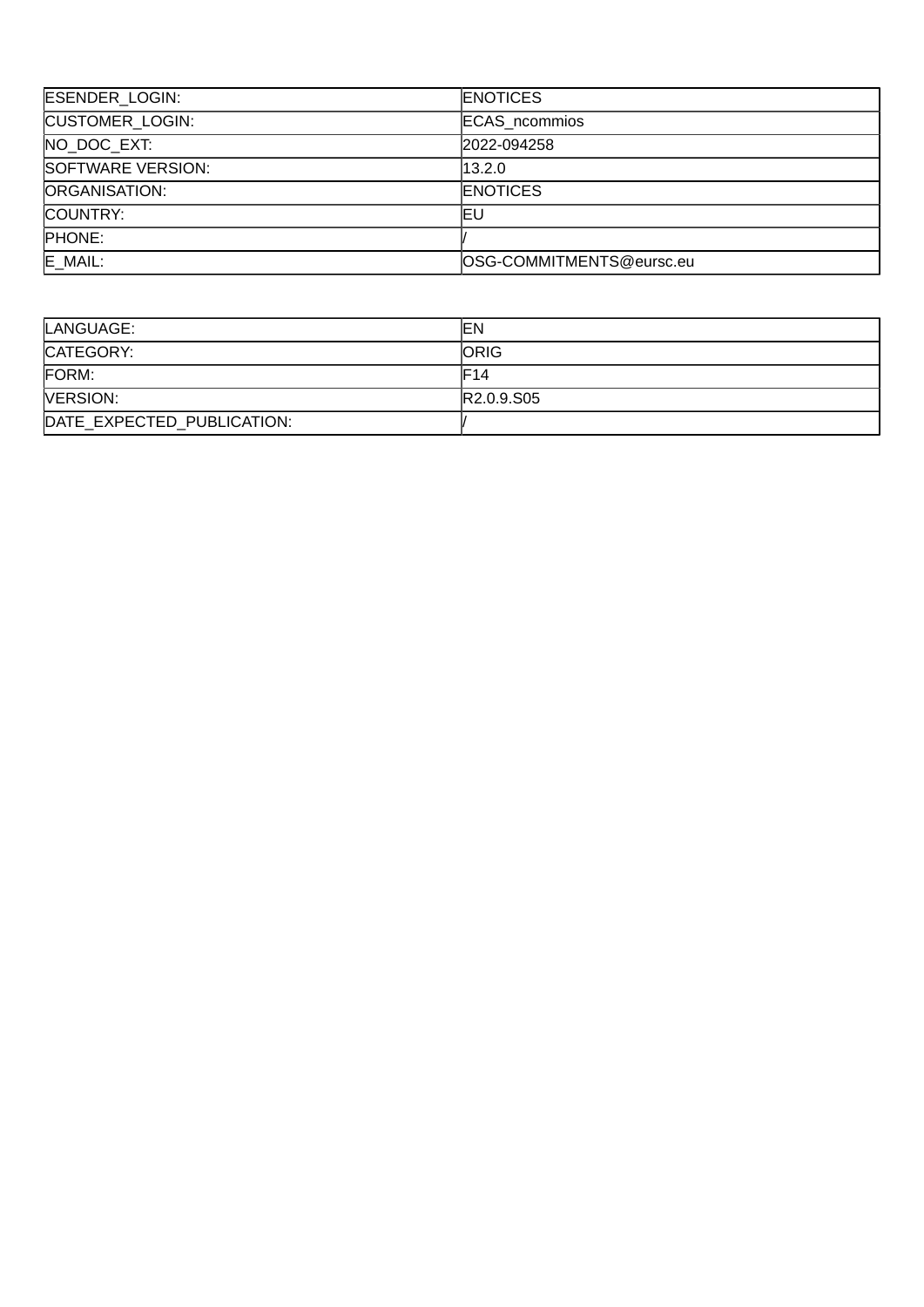#### **Corrigendum**

### **Notice for changes or additional information**

#### **Supplies**

**Legal Basis:** Directive 2014/24/EU

#### **Section I: Contracting authority/entity**

#### I.1) **Name and addresses**

Official name: Office of the Secretary General of the European Schools National registration number: 0850.690.394 Postal address: Rue de la Science 23 Town: Brussels NUTS code: BE100 Arr. de Bruxelles-Capitale / Arr. Brussel-Hoofdstad Postal code: 1040 Country: Belgium E-mail: [OSG-PROCUREMENT@eursc.eu](mailto:OSG-PROCUREMENT@eursc.eu) Telephone: +32 28952670 **Internet address(es):** Main address:<http://www.eursc.eu> Address of the buyer profile: <https://www.eursc.eu>

## **Section II: Object**

## II.1) **Scope of the procurement**

#### II.1.1) **Title:**

ACQUISITION OF MATERIAL AND SUPPLIES FOR THE LABORATORIES OF SCIENCES FOR THE EUROPEAN SCHOOLS

## II.1.2) **Main CPV code** 38000000 Laboratory, optical and precision equipments (excl. glasses)

## II.1.3) **Type of contract Supplies**

## II.1.4) **Short description:**

The subject of this call for tenders is the supply and delivery of material and supplies for the laboratories of biology, physics, chemistry and for integrated sciences, for the European schools.

## **Section VI: Complementary information**

- VI.5) **Date of dispatch of this notice:** 21/06/2022
- VI.6) **Original notice reference** Original notice sent via eNotices: TED eSender login: ENOTICES TED eSender customer login: ECAS\_ncommios Notice reference: 2022-094250 Date of dispatch of the original notice: 21/06/2022

# **Section VII: Changes**